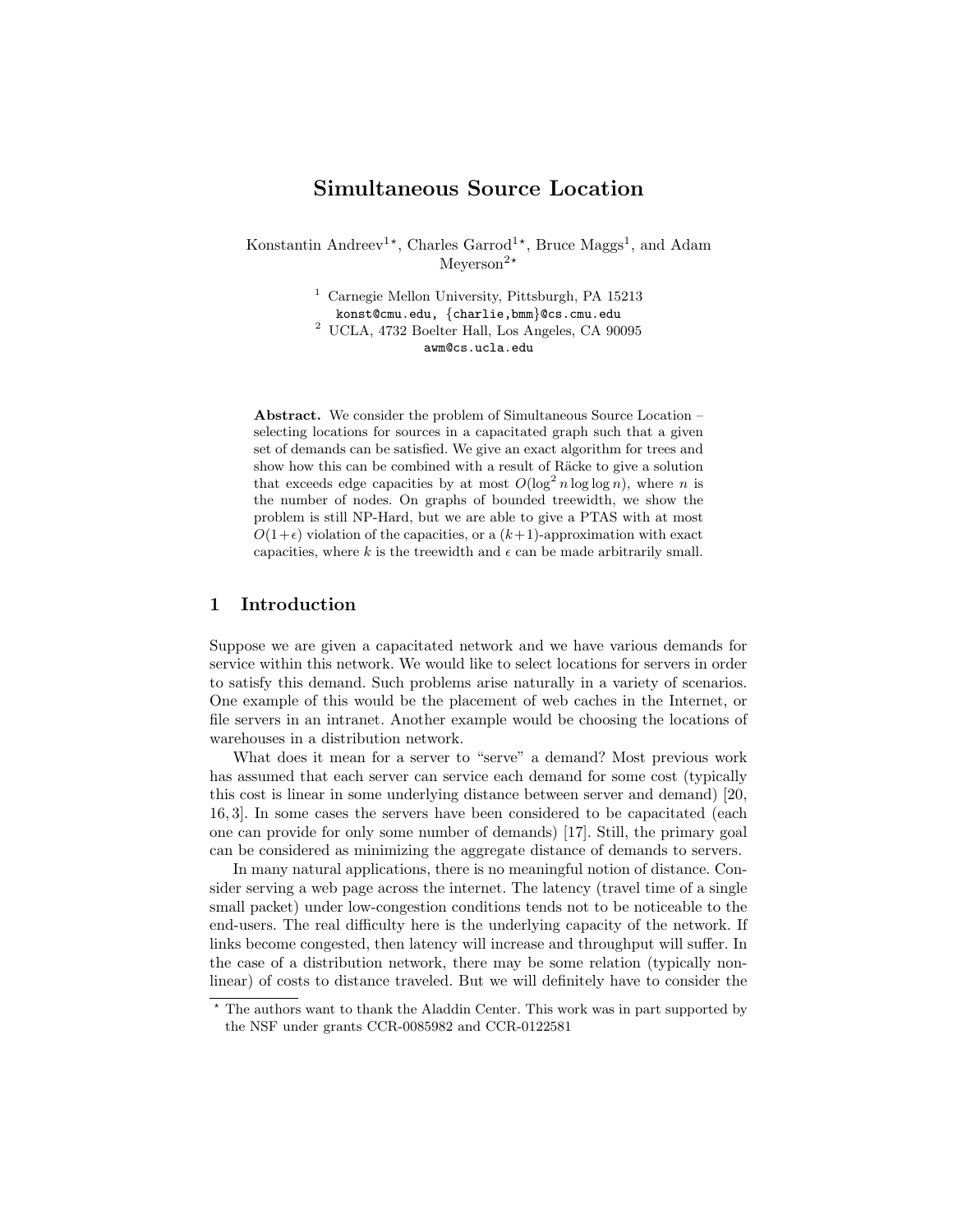available throughput! The transportation network has capacities as well as costs, and previous work (assuming costs only) tended to ignore this constraint except at the warehouses themselves.

We consider the problem of Simultaneous Source Location (SSL) – selecting locations for sources in a capacitated network in order to satisfy given demands. Our goal is to minimize the number of sources used. Arata et al. previously gave an exact algorithm for the Source Location problem, in the scenario where the sources must be able to satisfy *any single* demand [2]. They also show that the Source Location problem is NP-hard with arbitrary vertex costs. In our problem we must satisfy all demands simultaneously (thus the name Simultaneous Source Location). This is a better model of the natural problems described above. Simultaneous Source Location is easier than the Source Location problem with arbitrary vertex costs explored by Arata et al. – our version of the problem can be reduced to theirs using a high-cost super-sink that is satisfied if and only if all other demands are met. However, we show that our version of the problem is NP-Hard as well and describe various approximations for it.

Our results take several forms. We describe techniques for solving Simultaneous Source Location on a variety of simple graphs. We give an exact algorithm on trees and an approximation for graphs of bounded treewidth. We observe that, in contrast to many other NP-Hard problems (for example vertex cover), Simultaneous Source Location is still NP-Hard even on graphs of treewidth two. Using our algorithm for trees combined with a result of Räcke et al. [18, 6] and later Harrelson et al. [11], we show how to solve source location on a general undirected graph while overflowing the capacity by an  $O(\log^2 n \log \log n)$  factor. Combining this with a hardness result for directed graphs allows us to show that no tree decomposition similar to Räcke's decomposition can be found in the directed case. We show Simultaneous Source Location is at least hard on general undirected graphs, but there remains a significant gap between the best approximation algorithm and the known lower bound.

# 2 Problem Statement

An instance of Simultaneous Source Location (SSL) consists of a graph  $G =$  $(V, E)$  along with a capacity function  $u : E \to R^+$  on the edges and a demand function  $d: V \to R^+$  on the vertices. We must select some subset of the vertices  $S \subseteq V$  to act as sources. A source set is considered to be feasible if there exists a flow originating from the nodes  $S$  that simultaneously supplies demand  $d_v$  to each node  $v \in V$  without violating the capacity constraints. This is single-commodity flow – we can imagine adding a single "super-source" that is connected to each node of S with an infinite capacity edge, and a single "supersink" that is connected to each node of  $V$  with an edge of capacity  $d_v$ , and asking whether the maximum flow equals the sum of the demands. Our goal is to select such a source set  $S$  of the smallest size.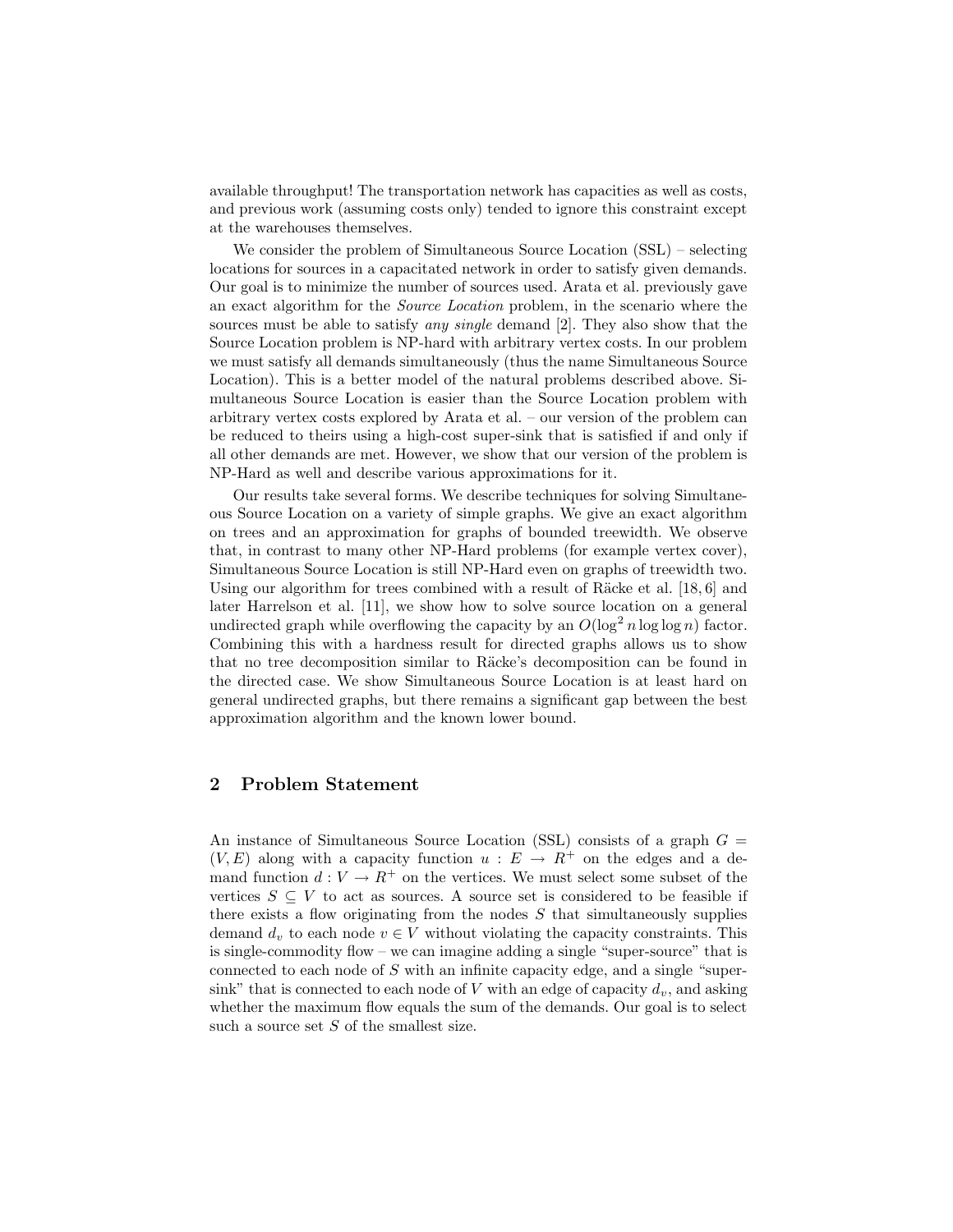From the above description, it is clear that the problem is in NP. A source set S can be checked for feasibility by simply solving a flow problem. Unfortunately, finding the set  $S$  of minimum size is NP-Hard.

At times we consider various generalizations of this problem. For example, we might have certain nodes in V that are not permitted to act as sources, or have costs associated with making various nodes sources and seek to find a set S of minimum cost. We will also consider simplifications of the problem that place restrictions on the graph  $G$  (for example by bounding the treewidth).

### 3 Solving Simultaneous Source Location on Trees

Suppose our graph  $G = (V, E)$  is a tree. This special case allows us to solve SSL exactly by dynamic programming. For each vertex  $v$  and number of sources  $i$ , we define  $f(v,i)$  to be the amount of flow that must be sent to v by its parent in order to satisfy all demands in the subtree of  $v$ , assuming this subtree contains  $i$ sources. Our algorithm assumes that the tree is rooted and binary; in general we can create an equivalent binary tree by creating virtual nodes and connecting them by edges of infinite capacity, as shown in Figure 2. For convenience, for each node v we define  $u(v)$  to be the capacity of the edge from v to its parent.

Our algorithm is described in Figure 1.

Algorithm  $BinaryTree(G, d)$ 

- 1. Initialize  $f(v, i) = \infty$  for all  $v \in V$  and  $0 \le i \le |V|$
- 2. For each leaf vertex  $v \in V$ :
	- (a) Set  $f(v, 0) = d_v$ .

(b) Set  $f(v, i) = -u(v)$  for all  $i \geq 1$ .

- 3. Consider any vertex v with children  $v_1, v_2$  for whom f has been computed:
	- (a) Loop over all values of  $i_1$  and  $i_2$  with  $0 \leq i_1, i_2 \leq |V|$ .
	- (b) If  $f(v_1,i_1) \le u(v_1)$  and  $f(v_2,i_2) \le u(v_2)$  then:
		- i. Set  $f(v,i_1+i_2) = \min(f(v,i_1+i_2), \max(f(v_1,i_1)+f(v_2,i_2)+d_v, -u(v))).$ ii. Also set  $f(v, i_1 + i_2 + 1) = -u(v)$ .
- 4. Continue until  $f$  is defined at all vertices.
- 5. Return the minimum k such that  $f(r, k) \leq 0$  where r is the root.

Fig. 1. Algorithm for SSL on a Binary Tree

Assuming that the above algorithm computes  $f(v, i)$  correctly for each vertex, the correctness of the result is immediate. We need to show that  $f(v, i)$  correctly represents the minimum amount of flow that must be sent from the parent of  $v$ provided the number of sources in the subtree is i.

Theorem 1. The algorithm described produces an exact solution to the source location problem on a binary tree.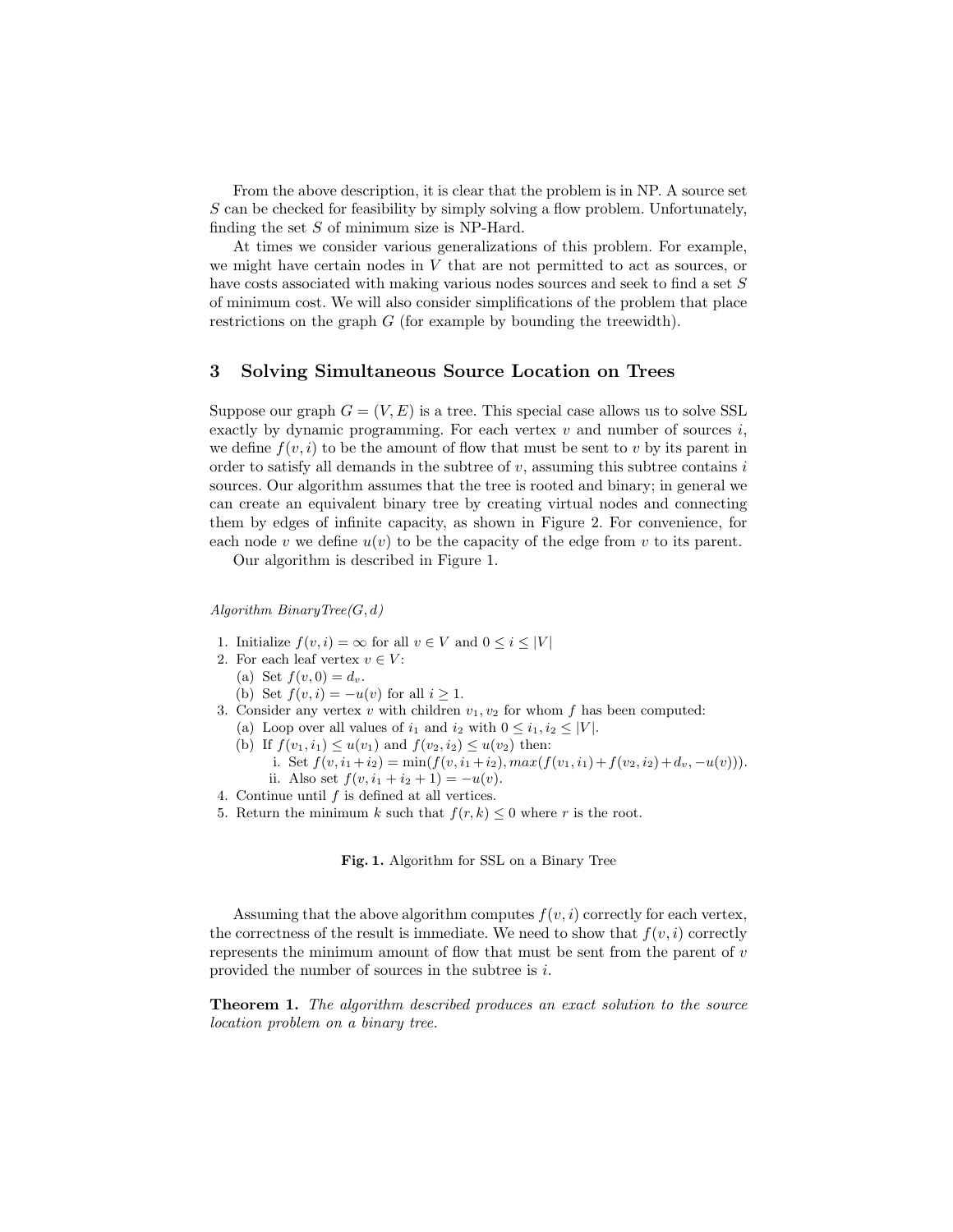Proof. The proof will be by induction. Our base case is at the leaves. Either a leaf is a source or it is not. If the leaf  $v$  is a source, then it requires no flow from its parent, and can send at most  $u(v)$  flow upwards along its edge. This yields  $f(v, 1) = -u(v)$ . On the other hand, if the leaf is not a source it requires flow  $d_v$ (its demand) from the parent, so  $f(v, 0) = d_v$ . Of course, it might not be feasible to send this amount of demand if  $d_v > u(v)$ .

We now consider any node v. Suppose we have correctly computed  $f(v_1,i_1)$ and  $f(v_2,i_2)$  for all values  $i_1,i_2$  for the children of node v. Suppose we would like to compute  $f(v, i)$ . There are i sources to be placed in this subtree. If v is not a source itself, then all the sources are in the child trees. The total demand sent into v will have to be enough to satisfy the demand  $d<sub>v</sub>$  and additionally to satisfy any residual demand on the children. This means  $f(v, i) = min(max(d_v +$  $f(v_1,i_1) + f(v_2,i-i_1), -u(v))$  where the minimum is over choices of  $i_1$  and the "max" term ensures that a child node cannot provide more flow to its parent than the capacity of their connecting edge. This is exactly what will be computed in the algorithm, in step  $3b(i)$ . Notice that if satisfying either child tree in this way would require overflowing a capacity  $u(v_1)$  or  $u(v_2)$  then this allocation of sources to subtrees is not feasible and so should not be considered; this is resolved in step 3b. However, it is also possible that  $v$  is itself a source. In this case, provided there is some choice of  $i_1 \leq i-1$  such that  $f(v_1,i_1) \leq u(v_1)$  and  $f(v_2,i-i_1-1) \leq u(v_2)$ , we will be able to produce a solution. This solution can send  $u(v)$  upwards since v itself is a source. This is dealt with in step 3b(ii). It follows that the algorithm computes exactly the correct values  $f(v, i)$  and the algorithm solves SSL.

**Theorem 2.** We can solve SSL in time  $O(n^3)$  on a tree, even if some nodes are disallowed as sources.

If our tree is non-binary we can replace any node with more than two children by multiple nodes as shown in Figure 2. This increases the number of nodes by at most a constant factor.



Fig. 2. By adding additional nodes linked by infinite capacity, we can convert any non-binary tree into an equivalent binary tree by only doubling the number of nodes in the tree.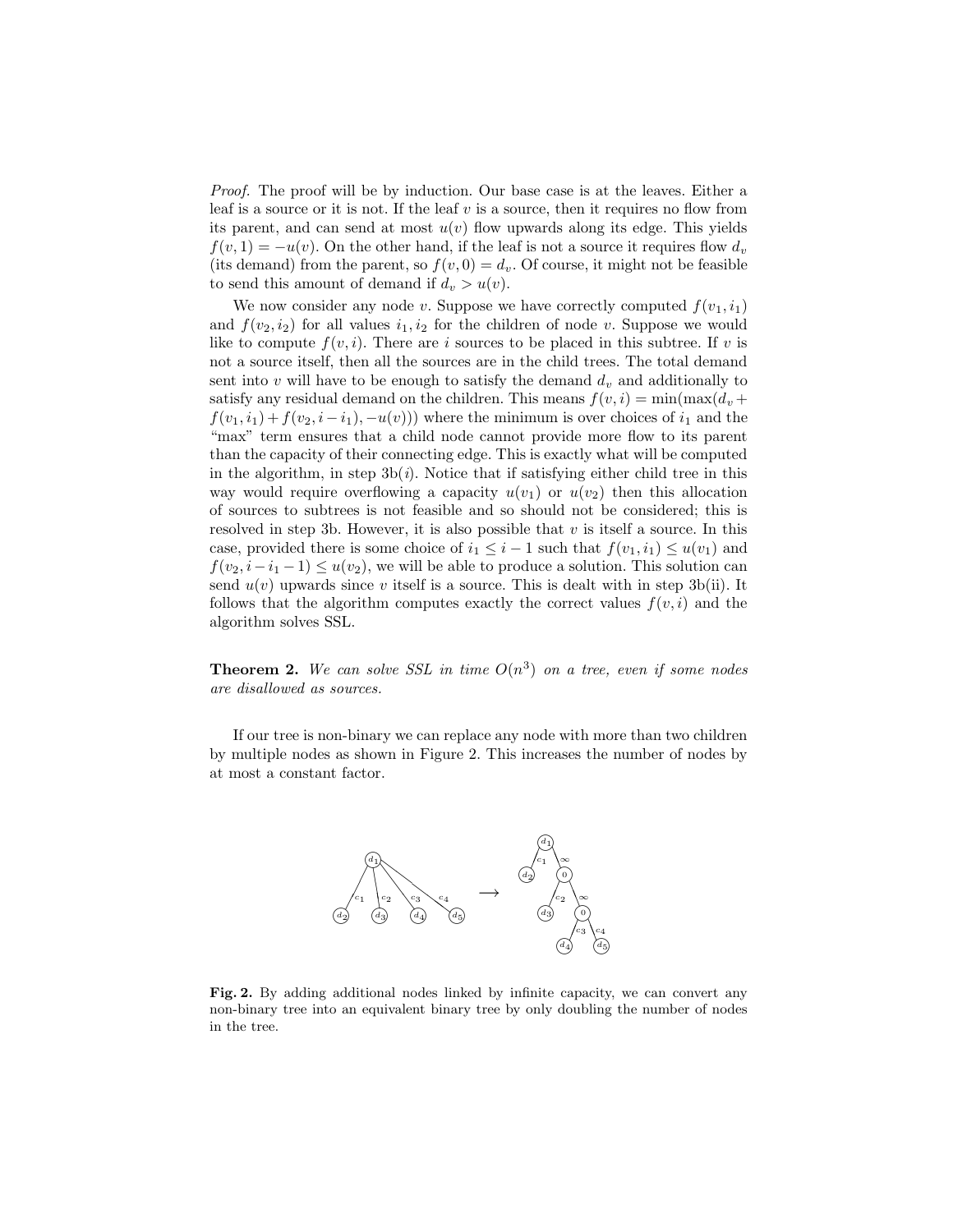We can also modify our algorithm to disallow certain nodes as sources. If a leaf v cannot be a source, then we ignore step 2b and instead set  $f(v, i) = d_v$  for all i. If some higher node cannot be a source, then we remove step  $3b(ii)$  for that node (this step considers the case where  $v$  is a source). The correctness proof is the same as before.

## 4 Using Räcke's Result

In recent work, Harold Räcke showed that for any undirected graph, it is possible to construct a tree which approximately captures the flow properties of the original graph[18]. Later work [6, 11] improved the result and described a polynomial-time algorithm to construct such a tree. The most recent result is stated more precisely in the following theorem:

**Theorem 3.** Given any capacitated, undirected graph  $G = (V, E, u : E \rightarrow R^{+})$ , there exists a capacitated tree  $T = (V_T, E_T, u : E_T \rightarrow R^+)$  with the following properties:

- 1. The vertices of V are the leaves of T.
- 2. For any multicommodity flow F which is feasible on G, there exists a flow of equal value between the corresponding leaves on T.
- 3. For any flow  $F_T$  feasible between the leaves of T, there is a feasible  $\frac{1}{\rho}F_T$  flow on G for some  $\rho = O(\log^2 n \log \log n)$ .

This gives us an approximation for the source location problem. We first construct a tree  $T$  as described above. We then solve SSL on the tree, permitting only the leaves to act as sources, using the algorithm of Section 3. We consider using the sources we have obtained on the original graph. We know there exists a flow  $F_T$  on the tree from our selected source nodes which satisfies all the demands. It follows that  $\frac{1}{\rho}F_T$  is feasible on the graph. We conclude that if we violate the capacities by a factor of  $\rho = O(\log^2 n \log \log n)$ , then we have a feasible solution to source location. On the other hand, any feasible solution on the graph must also be feasible on the tree. This allows us to produce an exact solution (in terms of the number of sources) while increasing the capacities by  $O(\log^2 n \log \log n)$ .

Theorem 4. We can produce an optimum (in terms of number of sources) solution to SSL in polynomial time, if we permit  $O(\log^2 n \log \log n)$  stretch on the capacities.

Our results also have interesting implications for directed graphs. Consider the possibility of a Räcke-like representation of a directed graph by a tree, where the capacity on an edge when routing "upwards" might differ from the "downwards" capacity. Suppose such a thing existed, and could be computed in polynomial time, for some factor  $\rho$ . This would enable us to solve SSL exactly on directed graphs, while exceeding capacities by a factor of  $\rho$ . But this is NP-Hard, as will be shown in Section 6.2. Thus we have the following: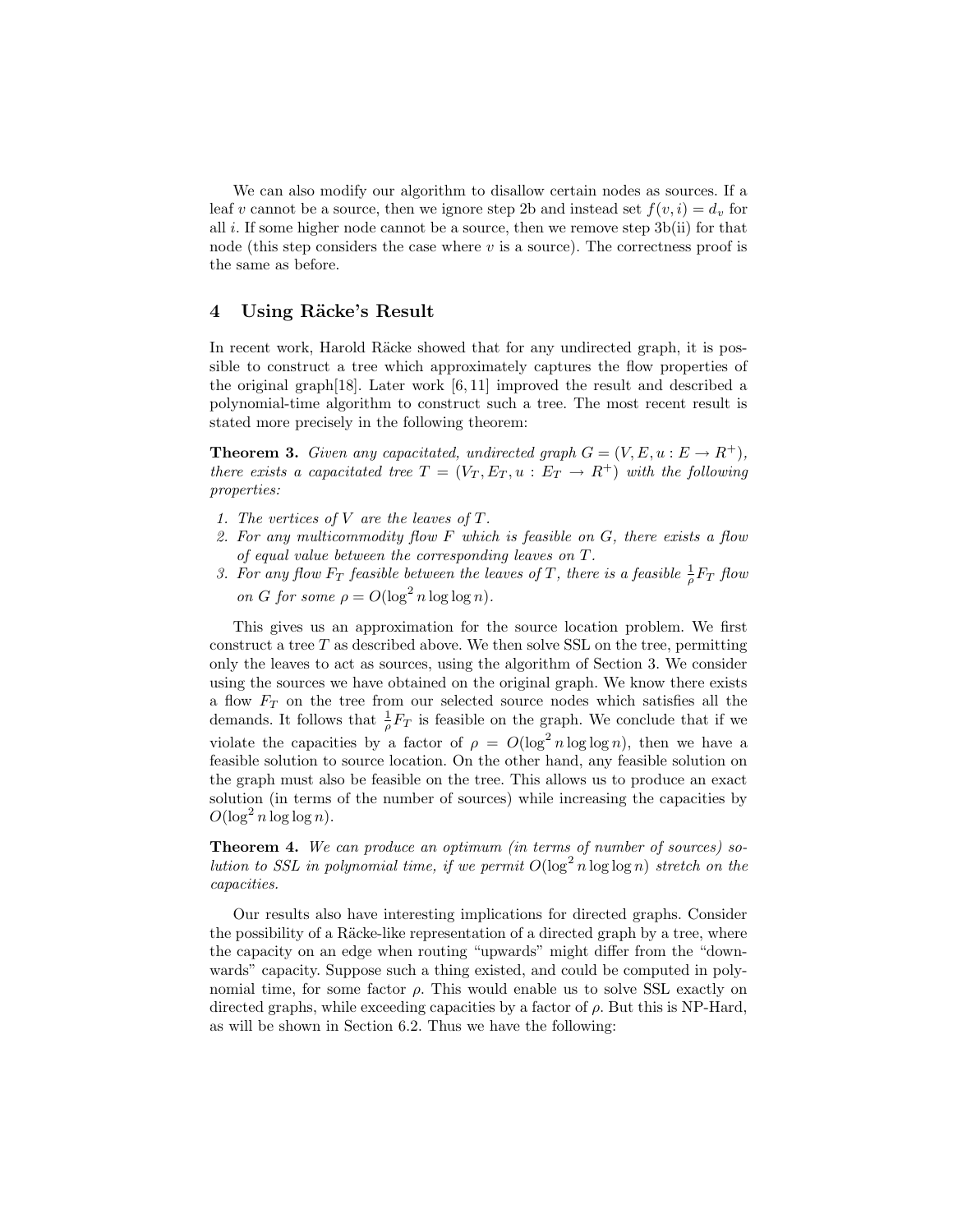**Theorem 5.** No Räcke-like decomposition of a directed graph into an  $\rho$ -approximately flow-conserving tree can be computed in polynomial time, for any value of ρ polynomial in n.

Note that our hardness result is a computational hardness result and assumes a tree-like structure decomposition. Azar et al. [5] have found an existential hardness result which is true for any decomposition, but their bound is weaker:  $O(\sqrt{n}).$ 

## 5 Simultaneous Source Location with Bounded Treewidth

### 5.1 Defining Treewidth

The notion of treewidth was introduced by Robertson and Seymour [19]. Many problems that are in general intractable become polynomial-time solvable when restricted to graphs of bounded treewidth. Furthermore, many graphs arising from natural applications have bounded treewidth. A good survey on the topic is given by Bodlaender [7]. Here is one of the many equivalent definitions of treewidth:

**Definition 1.** A graph  $G = (V, E)$  has treewidth k if there exists a tree  $\tau =$  $(V_\tau, E_\tau)$  along with a mapping  $f: V_\tau \to 2^V$  with the following properties:

- 1. For all  $\alpha \in V_{\tau}$ ,  $|f(\alpha)| \leq k+1$ .
- 2. For any  $(u, v) \in E$  there exists some  $\alpha \in V_{\tau}$  such that  $u, v \in f(\alpha)$ .
- 3. For any  $\alpha, \beta, \gamma \in V_{\tau}$  where  $\beta$  lies along the path from  $\alpha$  to  $\gamma$ , if for some  $x \in V$  we have  $x \in f(\alpha)$  and  $x \in f(\gamma)$ , then we must also have  $x \in f(\beta)$ .

The above conditions essentially state that each tree vertex represents some subset of at most  $k$  graph vertices, each edge in the graph has its endpoints represented together in at least one of the tree vertices, and the set of tree vertices which represent a single graph vertex must form a contiguous subtree.

We observe that it is possible to produce such a tree decomposition for a graph of treewidth  $k$  in time linear in the number of nodes and vertices (but exponential in k). Assuming k is constant, we are able to produce a tree decomposition – and thereby implicitly detect graphs of constant treewidth – in polynomial time. In general, however, computing the treewidth of an arbitrary graph is NP-Hard.

### 5.2 Nice Decompositions

Bodlaender [8] also introduced the notion of a nice decomposition and proved that any tree decomposition of a graph can be transformed into a nice decomposition still of polynomial size. In a nice decomposition, each node  $\alpha \in V_{\tau}$  has one of the following types:

– A leaf node  $\alpha$  has no children, and  $|f(\alpha)| = 1$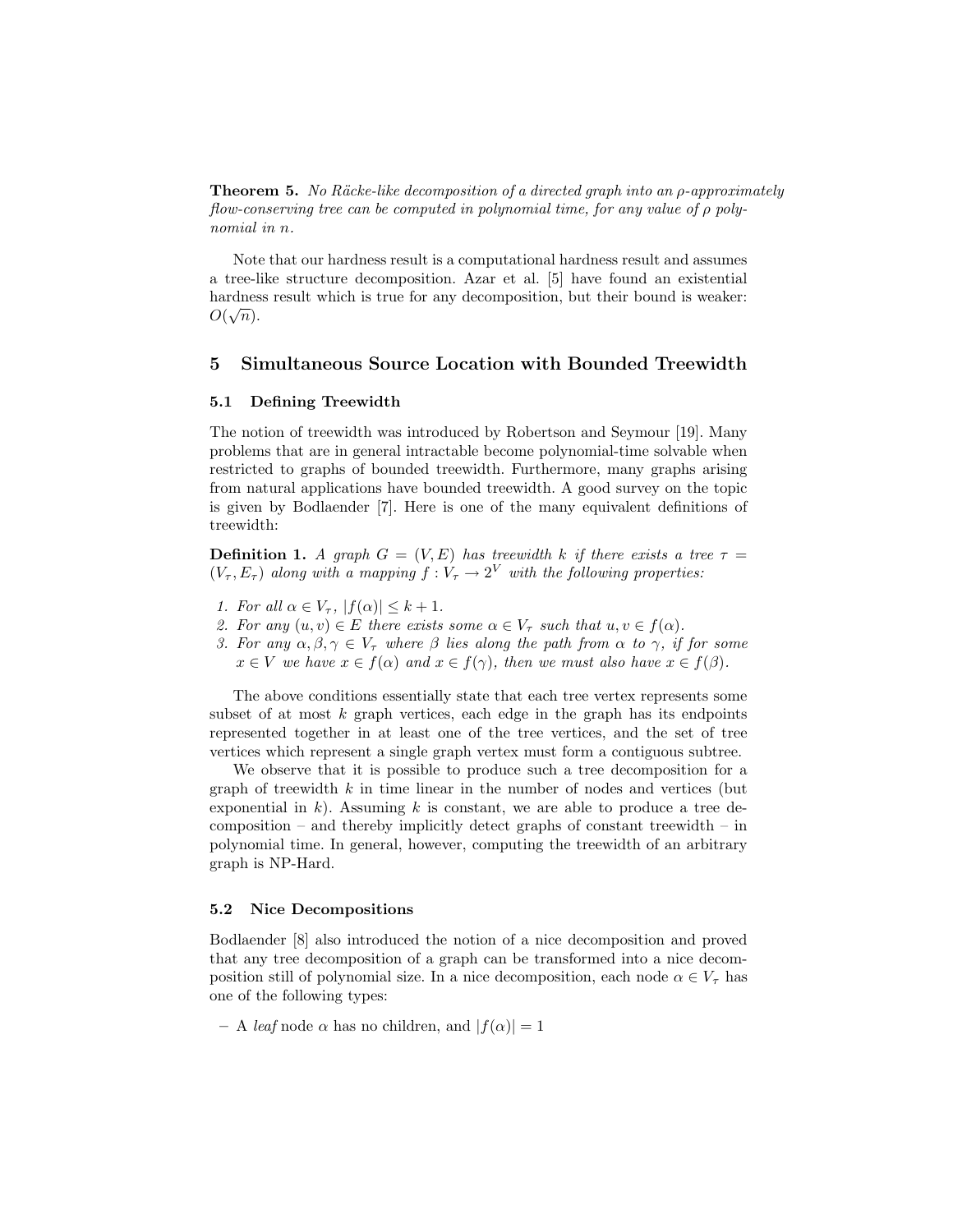- An *add* node α has one child β with  $f(α) = f(β) ∪ {v}$  for some node  $v ∈ V$
- A subtract node  $\alpha$  has one child  $\beta$  with  $f(\alpha) = f(\beta) \{v\}$  for some node  $v \in f(\beta)$
- A merge node  $\alpha$  has two children  $\beta$ ,  $\gamma$  with  $f(\alpha) = f(\beta) = f(\gamma)$

In addition, the nice decomposition has a root node  $\rho$  (which is a *subtract* node) with  $f(\rho)$  empty.

### 5.3 Approximation for Graphs of Bounded Treewidth

Suppose we are given a graph  $G = (V, E)$  with treewidth k, for which we would like to approximate the SSL problem. Our algorithm takes in some set of current sources S along with a graph  $(V, E)$  and returns a set S' of sources which are feasible for the given graph. Our algorithm for this problem appears in Figure 3.

Algorithm  $SL(S, V, E)$ 

- 1. Check whether the source set S is feasible for  $(V, E)$ ; if so return S
- 2. If not, find sets  $X$  and  $B_X$  that have the following properties:
	- (a)  $|B_X| \leq k+1$
	- (b) For all  $(x, y) \in E$  with  $x \in X$  and  $y \in V X$ , we have  $x \in B_X$
	- (c)  $S \bigcup (V X)$  is not a feasible source set
	- (d)  $S \bigcup (V X) \bigcup B_X$  is a feasible source set
- 3. Recursively solve  $SL(S \cup B_X, (V X) \cup B_X, E)$

Fig. 3. Algorithm for SSL with treewidth  $k$ 

We claim that the set  $S^R$  of returned sources has  $|S^R| \leq (k+1)|S^*|$  where  $|S^*|$  is the smallest feasible set of sources for  $(V, E)$  which includes the given set S as a subset.

**Lemma 1.** Assuming we are always able to find sets X and  $B_X$  with the properties described, algorithm SL is a  $(k+1)$ -approximation for the source location problem.

The prove is done by induction on the number of sources required by the optimum solution.

Of course, we still need to prove that we can always find the sets  $X, B_X$  with the required properties in polynomial time. In a general graph, such a pair of sets might not even exist, but we will use the assumption of treewidth  $k$  to prove existence and the ability to find the sets in polynomial time.

**Lemma 2.** If the current set of sources S is not feasible for the graph  $G =$  $(V, E)$  with treewidth k, then there exists a pair of sets  $X, B_X$  with the required properties; furthermore, such a pair of sets can be found in polynomial time.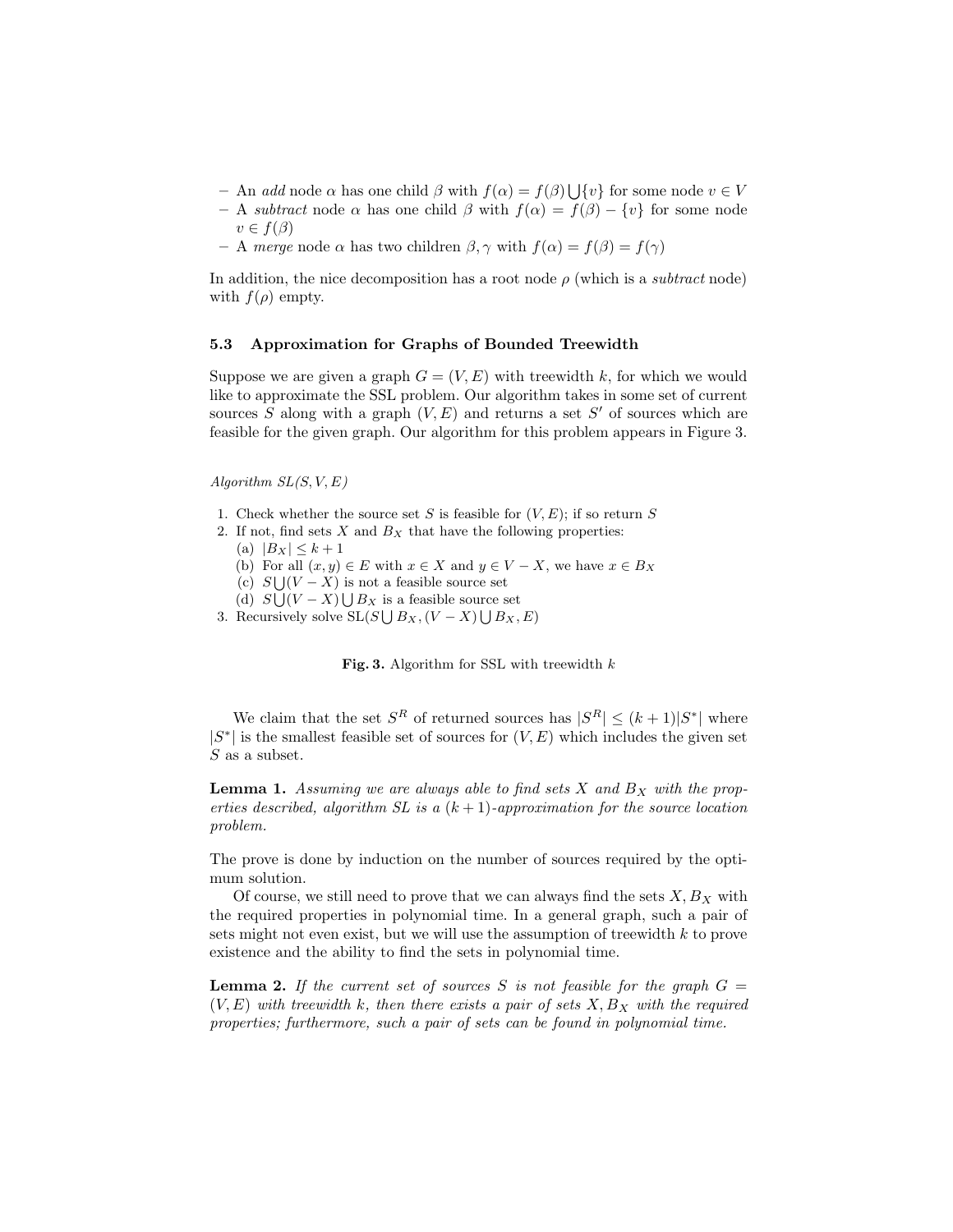*Proof.* We produce a tree decomposition  $(\tau, f)$  of G. For each tree node  $\alpha$ , we define  $\tau_{\alpha}$  to be the subtree of  $\tau$  rooted at  $\alpha$ . We define  $f(\tau_{\alpha}) = \bigcup_{\beta \in \tau_{\alpha}} f(\beta)$ . For each node  $\alpha$  we will test whether  $S \cup (V - f(\tau_{\alpha}))$  is a feasible set of sources. We find node  $\alpha$  such that  $S \cup (V - f(\tau_{\alpha}))$  is infeasible, but such that  $S \cup (V - f(\tau_{\beta}))$ is feasible for each child  $\beta$  of  $\alpha$ . Note that such an  $\alpha$  must exist; we simply travel upwards from the each leaf of the tree until we find one. We now consider returning  $X = f(\tau_\alpha)$  and  $B_X = f(\alpha)$ . We will show that these sets satisfy the required properties.

Since the graph has treewidth k we know  $|B_X| = |f(\alpha)| \leq k+1$ . Consider any  $(x, y) \in E$  with  $x \in X$  and  $y \in V - X$ . From the definition of treewidth, there must exist some node  $\beta$  with  $x, y \in f(\beta)$ . Since y is not in  $f(\tau_{\alpha})$  we conclude that  $\beta$  is not in  $\tau_{\alpha}$ . On the other hand, there is some node  $\gamma \in \tau_{\alpha}$  such that  $x \in f(\gamma)$  (this follows from  $x \in X$ ). The path from  $\gamma$  to  $\beta$  must pass through  $\alpha$ , so the treewidth definition implies  $x \in f(\alpha)$  and therefore  $x \in B_X$  as desired. The selection of  $\alpha$  guarantees that  $S \bigcup (V - X)$  is not a feasible source set. This leaves only the fourth condition for us to prove.

We consider the children of  $\alpha$ . A pair of them  $\gamma_1, \gamma_2$  must have  $f(\gamma_1) \bigcap f(\gamma_2) \in$  $f(\alpha)$  because of the contiguity property of tree decomposition. Thus the sets of nodes represented by the subtrees of the children can intersect only in the nodes of  $B_X = f(\alpha)$ . We know that for each child  $\gamma$ , the set of nodes  $S \cup (V - f(\tau_\gamma))$ would be feasible. It follows that we can cover all the demand of  $f(\tau_\gamma)$  using nodes of S and nodes external to the set. Since the children sets are disjoint except for nodes which we have declared to be sources, the flows to satisfy each child subtree are edge-disjoint; any flow from external nodes must also pass through  $B_X$ , and we conclude that we can cover  $f(\tau_\gamma)$  using  $S \bigcup B_X$ . It follows that we can cover all of X using the sources  $S \bigcup B_X$ , making  $S \bigcup B_X \bigcup (V - X)$ a feasible source set for the entire graph.

**Theorem 6.** Algorithm SL produces a  $k + 1$ -approximation to the SSL problem on a graph of treewidth k.

#### 5.4 Bounded Treewidth with Capacity Stretch

We will describe an exact algorithm for the SSL problem on graphs of bounded treewidth. The running time of this algorithm will be exponential in the treewidth, and also depends polynomially on the maximum edge capacity. In the general case where the capacities may be large, we will use the technique of Appendix A to obtain a solution with  $1 + \epsilon$  stretch on the edge capacities.

Suppose we have found a nice tree decomposition  $(\tau, f)$ . We will construct a set of vectors of dimension  $k + 3$ . Each vector has the following form:

$$
(\alpha, i, f_1, f_2, ..., f_{k+1})
$$

Here  $\alpha \in V_{\tau}$ ,  $0 \leq i \leq |V|$ , and the  $f_i$  are feasible flow values (we assume these are from a polynomially-bounded range of integers). Let  $S_{\alpha} = f(\tau_{\alpha}) - f(\alpha)$ represent the nodes represented by the subtree rooted at  $\alpha$  minus the nodes of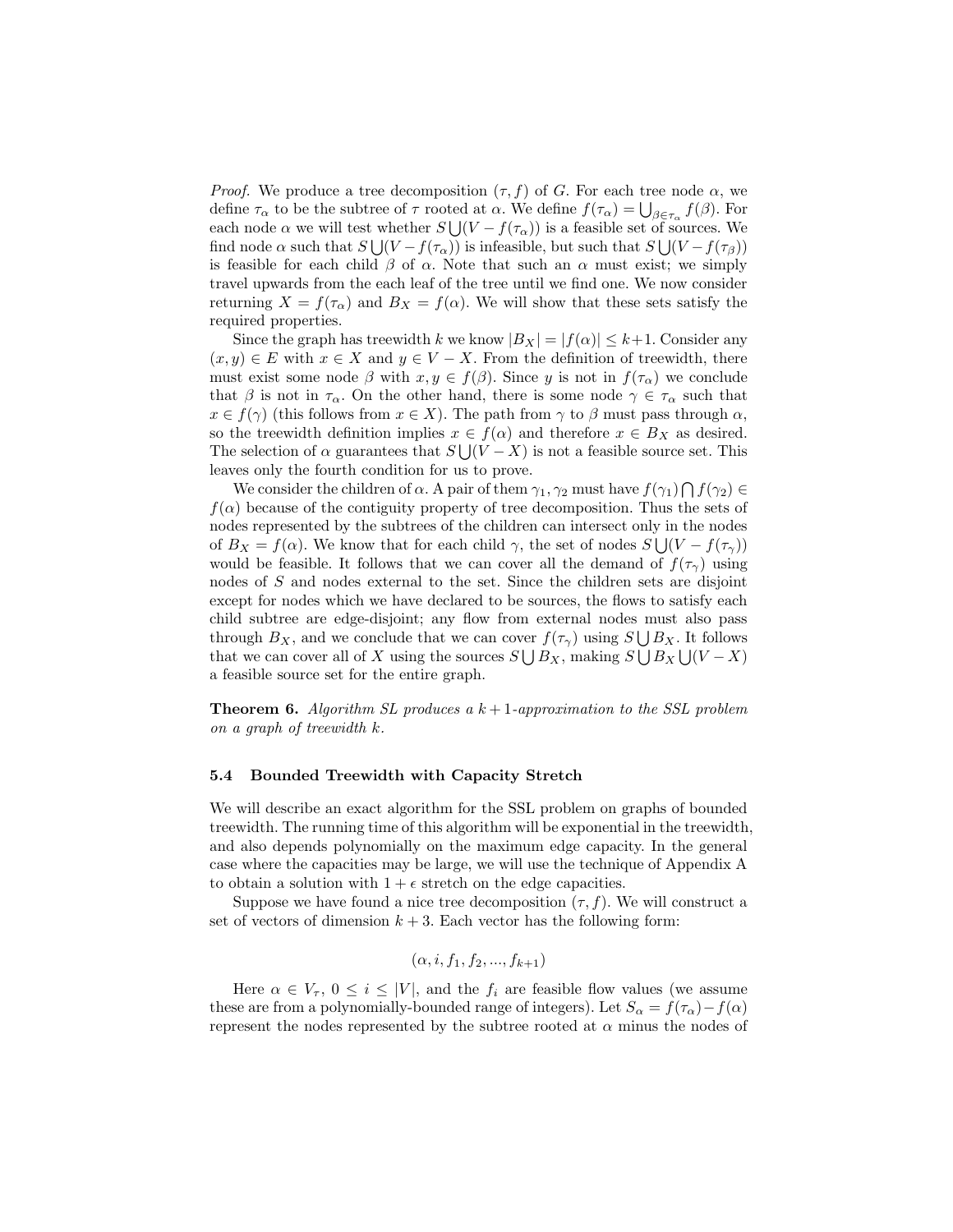its boundary (the nodes of  $f(\alpha)$  itself). A feasible vector represents the excess flow needed to be sent directly from the nodes of  $f(\alpha)$  to  $S_{\alpha}$  to satisfy all the demand in  $S_{\alpha}$  if  $S_{\alpha}$  contains i sources.

We observe that if  $k$  is a constant and flow is polynomially-bounded, then the number of possible vectors is polynomial in size. We will determine which such vectors are feasible in polynomial time, then use this to solve SSL. Our algorithm is as follows:

- 1. Start with the empty set of feasible vectors.
- 2. Consider each node  $\alpha$  from the bottom up:
	- If  $\alpha$  is a leaf, then add vector  $(\alpha, 0, 0)$ .
	- If  $\alpha$  is an add node with child  $\beta$ , then for each feasible vector for  $\beta$ , copy that vector for  $\alpha$ , placing flow 0 in the new position corresponding to the additional node in  $f(\alpha) - f(\beta)$ .
	- If  $\alpha$  is a merge node with children  $\beta$ ,  $\gamma$  then for each pair of feasible vectors  $x_{\beta}, x_{\gamma}$  for the children, create a vector for  $\alpha: x_{\alpha} = x_{\beta} + x_{\gamma}$ (adding the number of sources and the flows while changing the choice of node from  $V_\tau$  to  $\alpha$ ).
	- If  $\alpha$  is a subtract node with child  $\beta$ , then consider each feasible vector  $x_{\beta}$  for the child. Let the subtracted node be  $b \in f(\beta) - f(\alpha)$ . This node requires some flow  $r_b$  which is the sum of the demand  $d_b$  and the flow value for b in  $x_{\beta}$ . We consider all feasible allocations of flow  $F(a)$  to nodes  $a \in f(\alpha)$  such that  $|F(a)| \leq u(b,a)$  and  $\sum_{a \in f(\alpha)} F(a) \geq r_b$ . For each such allocation we construct a vector  $x_{\alpha}$  whose number of sources is equal to  $x_\beta$  and with flow value at a equal to the flow value in  $x_\beta$  plus  $F(a)$ . This corresponds to refusing to make b a source. We now consider making b a source. This corresponds to creating a vector  $x_{\alpha}$  with one more source than the vector  $x_{\beta}$ . We set the flow value for a node  $a \in f(\alpha)$ to be the flow value in  $x_\beta$  minus  $u(b, a)$ .
- 3. Now consider all vectors for the root node  $\rho$ . These are simply pairs  $(\rho, i)$ since  $f(\rho)$  is empty. We return the minimum value of i such that  $(\rho, i)$  is in the feasible set.

**Theorem 7.** If there are  $F$  possible flow values, the above  $BTW$  algorithm runs in time  $O(kn^2NF^{2k+2})$  where  $n=|V|$  and  $N=|V_\tau|$  and k is the treewidth.

This running time is polynomial assuming that  $F$  is polynomial and  $k$  is a constant. If the number of possible flow values is not polynomial, we can use the result of Appendix A to effectively reduce the number of flow values. This will cause us to exceed the graph capacities by a factor of  $1 + \epsilon$ .

### 5.5 Lower Bound for Treewidth 2 Graphs

We show that the SSL problem is NP-Hard even on graphs with treewidth two.

Theorem 8. SSL is NP-Hard even on graphs with treewidth two.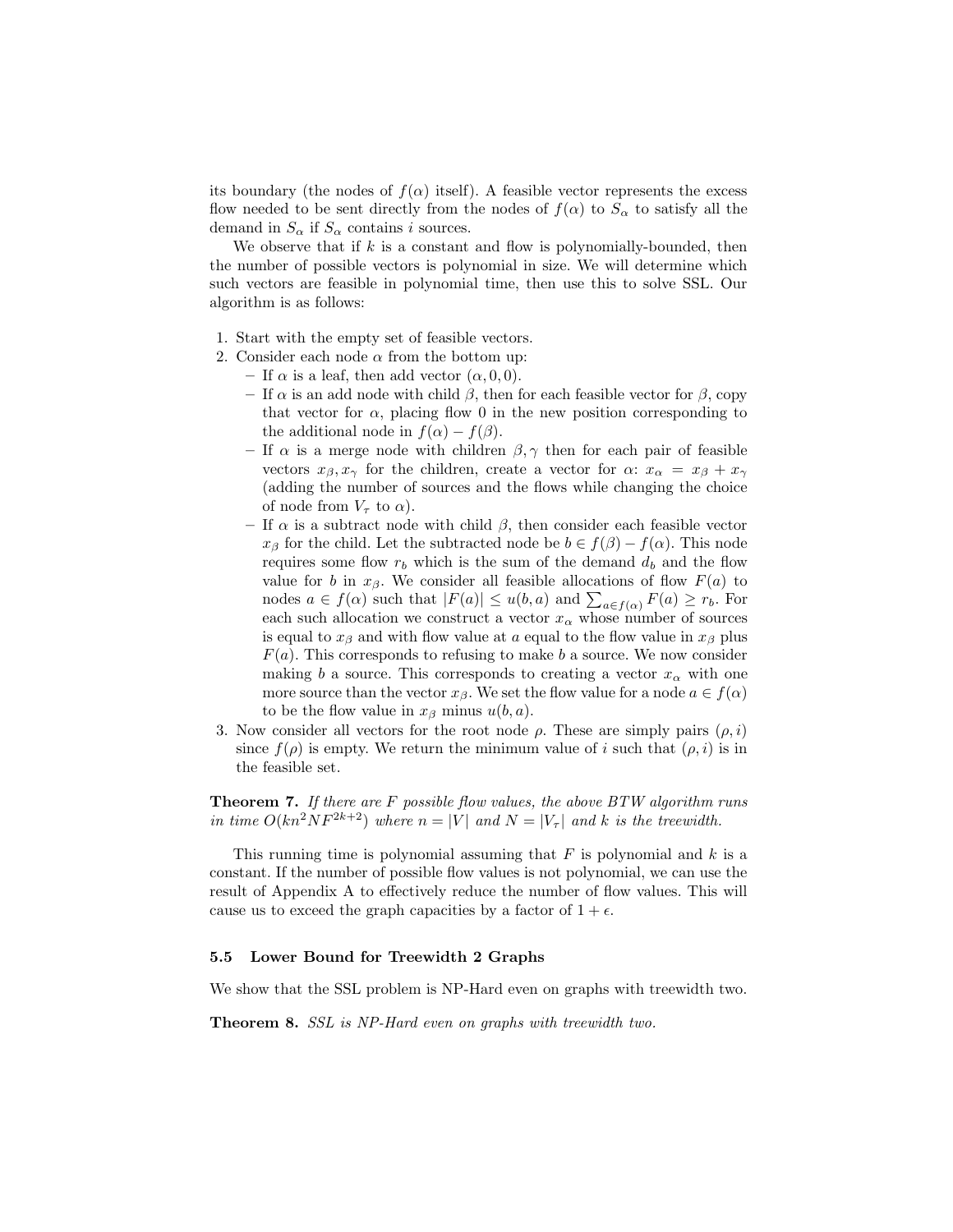Proof. The proof is by reduction from subset sum. We are given a set of numbers  ${x_1, x_2, \ldots, x_n}$ , and would like to determine whether some subset of the given inputs sums to A. Suppose the sum of all the numbers is S. We construct an SSL instance with  $2n + 2$  nodes. Each number will be represented by a pair of nodes of demand S with an edge of capacity S between them. Our example is a four level graph. On the first level we have a node of demand A which connects to one side of every pair of nodes that represent a number. The capacity on the edge between the A node and the number  $x_i$  node is exactly  $x_i$ . The number nodes from the second level are paired with the nodes from level 3. All nodes from level 3 are connected to a single node at level 4 with an edge of capacity corresponding to their number. The node at level 4 has demand  $S - A$ . This graph is shown in Figure 4. If there exists a subset of the numbers summing to  $A$ , then we can place sources on the lefthand node for each of the numbers in that subset and the righthand node for all the other numbers; it is straightforward to see that this is a feasible SSL making use of  $n$  sources. On the other hand, consider a SSL solution. We must select one of the two nodes for each of the numbers (otherwise there is not enough capacity to satisfy them). It follows that the SSL uses at least  $n$  sources. If exactly  $n$  sources are used, then the result corresponds to a subset sum solution. It follows that solving source location exactly on this graph will solve subset sum. The graph given has treewidth two; we can see this because if we remove the node of demand A, the remaining graph is a tree. We take the (treewidth one) tree decomposition and add the node of demand A to the subset  $f(\alpha)$  for all  $\alpha$ . This is a tree decomposition of width two.



Fig. 4. Simultaneous Source Location is NP-Hard even on graphs of treewidth two. To satisfy each demand in this graph using only  $n$  sources we must find a partition of  ${x_1, x_2, \ldots, x_n}$  whose sums are A and  $S - A$ .

# 6 Simultaneous Source Location on Directed Graphs

### 6.1 Greedy  $O(\log n)$  Approximation

We are given a directed graph  $G = (V, E)$  for which we would like to approximate the SSL problem. We propose a simple greedy algorithm. We start with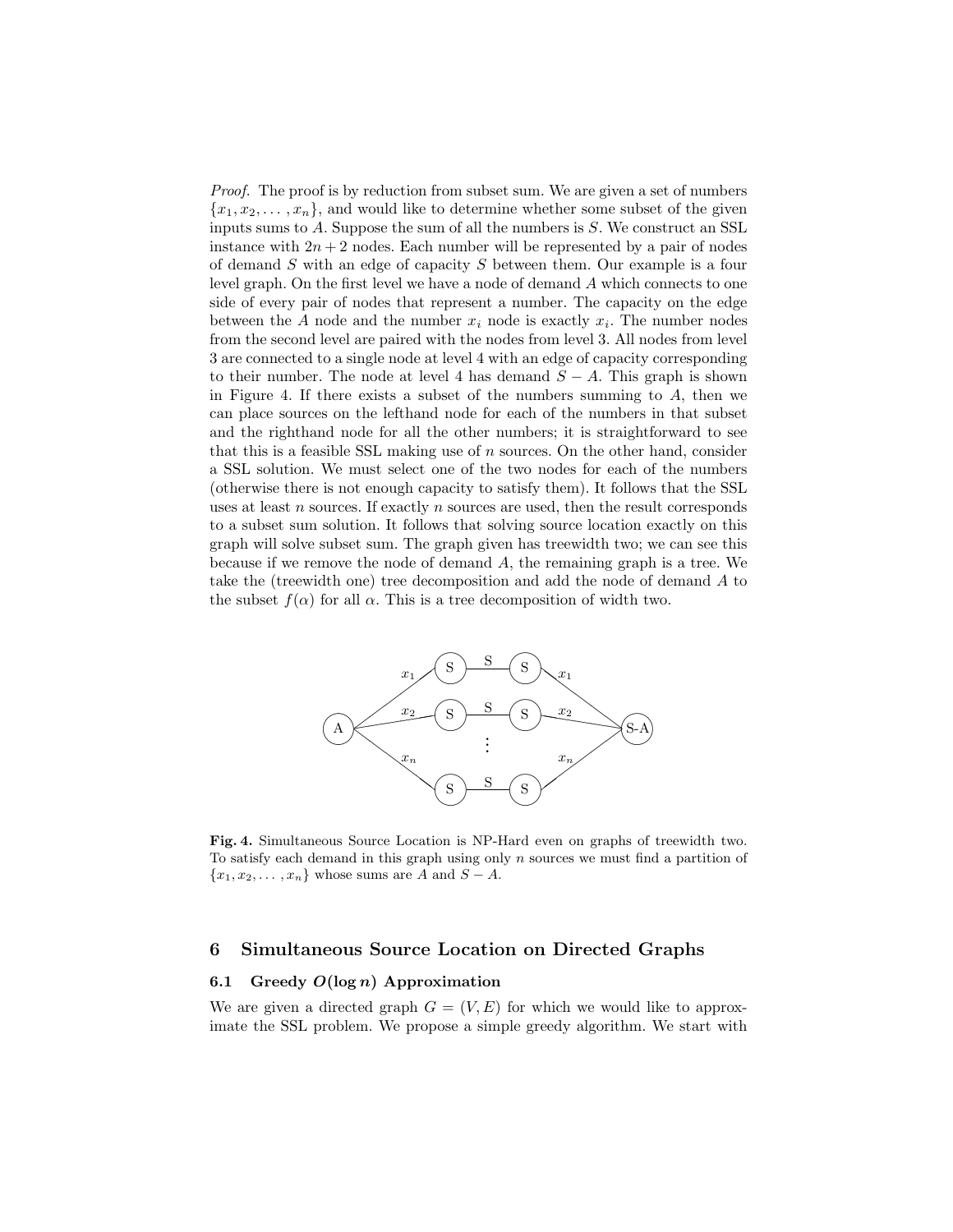no sources and no demand satisfied. We add the source which maximizes the increase in the total satisfied demand. We repeat this until all demand is satisfied.

**Theorem 9.** The greedy algorithm gives an  $O(\log n)$  approximation on the number of sources with no violation of the capacities.

Proof. Suppose that the optimum solution uses t sources. At some point in time, suppose our current set of sources can cover demand d and the total demand in the graph is D. Consider the residual graph after adding the flows from our sources to satisfy demand d. The residual demand is  $D - d$ , and if we were to add all the optimum sources we would be able to satisfy the full residual demand (note that this is essentially single commodity flow since sources are equivalent). It follows that we can add one source to the residual graph to satisfy demand  $\frac{D-d}{t}$ . We apply the standard greedy analysis for problems like SETCOVER to show that the full demand will be covered in  $O(\log D)$  steps. Assuming that the maximum and minimum demand are within a polynomial factor of one another, we are done. Otherwise, we can apply scaling arguments of Appendix A to give the desired  $O(\log n)$  factor.

### 6.2 Lower Bound for Directed Graphs

We show that  $O(\log n)$  is the best approximation factor we can expect to obtain for the directed SSL problem in polynomial time, due to a reduction from set cover.

**Theorem 10.** We cannot approximate directed SSL to better than  $O(\log n)$  in the worst case, unless  $NP \subset DTIME(n^{O(\log \log n)})$ .

Proof. Suppose we would like to solve a set cover instance. We construct a graph with one node for each set, one node for each element, and one additional node. The additional node is connected by a directed edge of capacity one to each of the sets. Each set is connected by a directed edge of capacity  $N$ , where  $N$  is more than the sum of the number of sets and elements, to each of its elements. The additional node has demand one, each set has demand one, each element has demand N. We solve the SSL problem to some approximation factor  $\rho$  on this graph. We first observe that no element should be selected as a source; otherwise we could simply select one of the sets containing that element as a source instead. Second, we observe that the additional node will be selected as a source. We have a solution consisting of  $\rho t$  nodes, where t is the optimum. Consider the set nodes that we selected as sources. Every element node must be connected to one of these set nodes in order for its demand to be satisfied (note N is greater than the number of sets). It follows that we have a set cover of size  $\rho t-1$ . Similarly, observe that any set cover, plus the additional node, forms a feasible SSL solution. So we have obtained a  $\frac{\rho t-1}{t-1} \geq \rho$  approximation to set cover. This is unlikely for  $\rho$  smaller than  $\log n$  due to the results of Feige [10].

We observe that even if we are allowed to violate edge capacities by some large factor (say less than  $N$ ), the reduction from set cover still holds.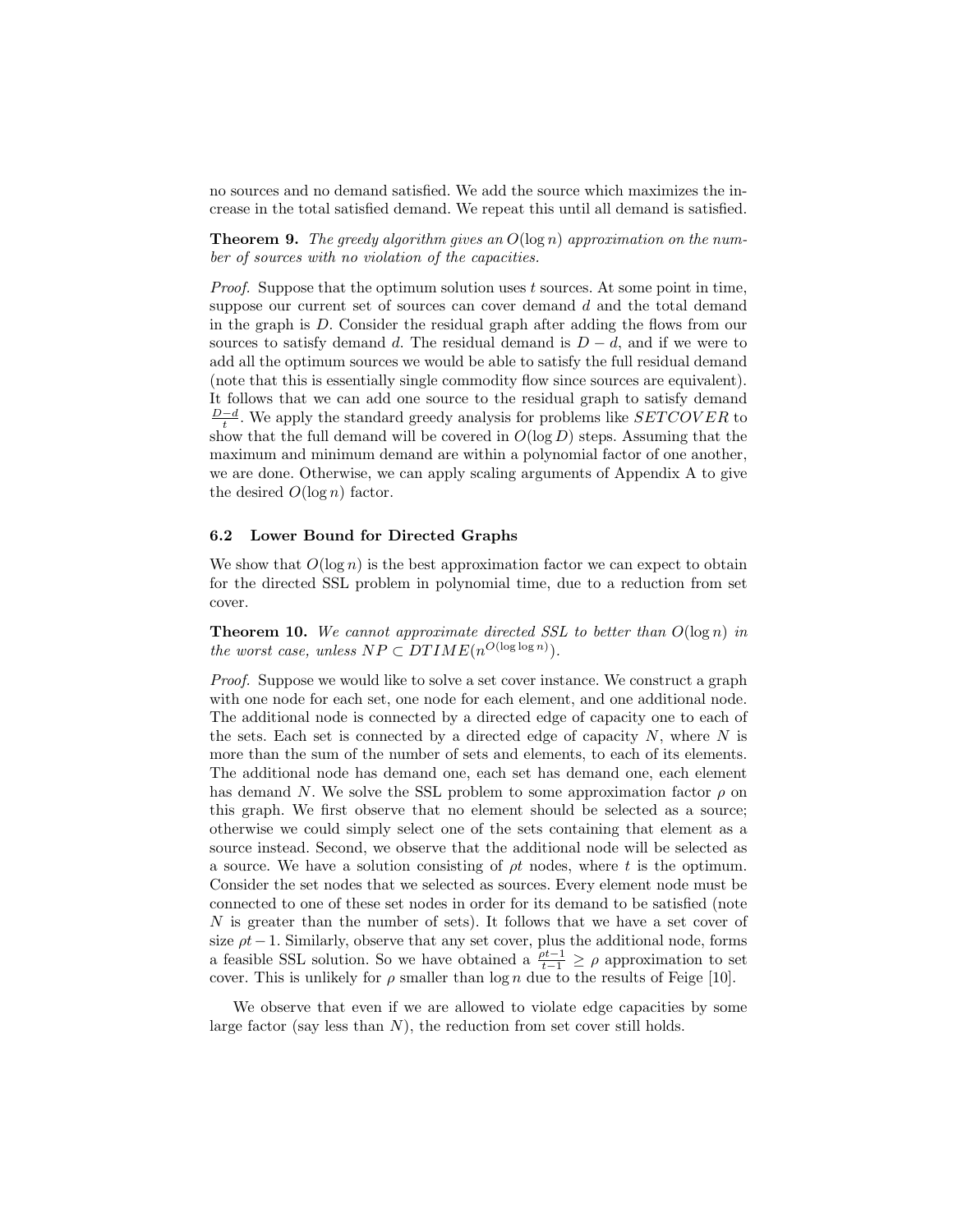# 7 Lower Bound for Undirected Graphs

We show that SSL does not have a polynomial-time approximation scheme via an approximation-preserving reduction from vertex cover.

Assume we can approximate SSL on any graph to a constant  $\alpha$ . Now for an instance of Vertex Cover on a graph  $G=(V,E)$ , we will setup an instance of SSL. For every vertex the demand is equal to its degree and all edge capacities are unit.

The main observation is that a vertex cover set and a source location set on this graph are equivalent. It is easy to see that a feasible vertex cover is a feasible source location: for every edge at least one end is in the vertex cover and therefore a source. Thus every vertex will have its demand satisfied. On the other hand a source location set can't have a two hop path over a non source vertex, because this vertex will be starved. Hence every edge has at least one end in the source location set, i.e. the source location set is a feasible vertex cover.

Using the assumption we can approximate the SSL problem on G. Therefore we find a set S⊂V which covers all edges in E and is within  $\alpha$  of the optimal Vertex Cover. However as Hastad [12] showed Vertex Cover is inapproximate if  $\alpha < 7/6$  (although an approximation factor better than 2 would be a surprising improvement on existing vertex cover results).

Theorem 11. Simultaneous Source Location is 1.36067 $\epsilon$  hard on general undirected graphs if edge capacities are not violated.

The proof follows from the reduction above and the recent hardness results by Dinur and Safra [9].

### 8 Conclusions

We define the Simultaneous Source Location problem and solve the problem exactly on trees. We present a  $(1+\epsilon)$  violation of the capacities PTAS for graphs of bounded treewidth. On general graphs we find a solution with exact number of sources which can exceed the capacities by at most a factor of  $O(\log^2 n \log \log n)$ . We show a  $O(\log n)$  factor approximation on the number of sources with no violation of the capacities for general directed graphs. We believe that many interesting applications of this problem involve graphs of low treewidth; many of the connectivity graphs of real networks have been observed to have low tree width [8].

The main open problem is the approximability of SSL on undirected graphs of large treewidth. No constant approximation on the number of sources is known, even if we allow constant violation of the capacities. The only lower bound on approximability with exact capacities is  $1.36067 - \epsilon$ . An approximation factor asymptotically better than 2 would be a surprising improvement on existing vertex cover results [15]. One can also consider adding costs on the edges and/or the vertices.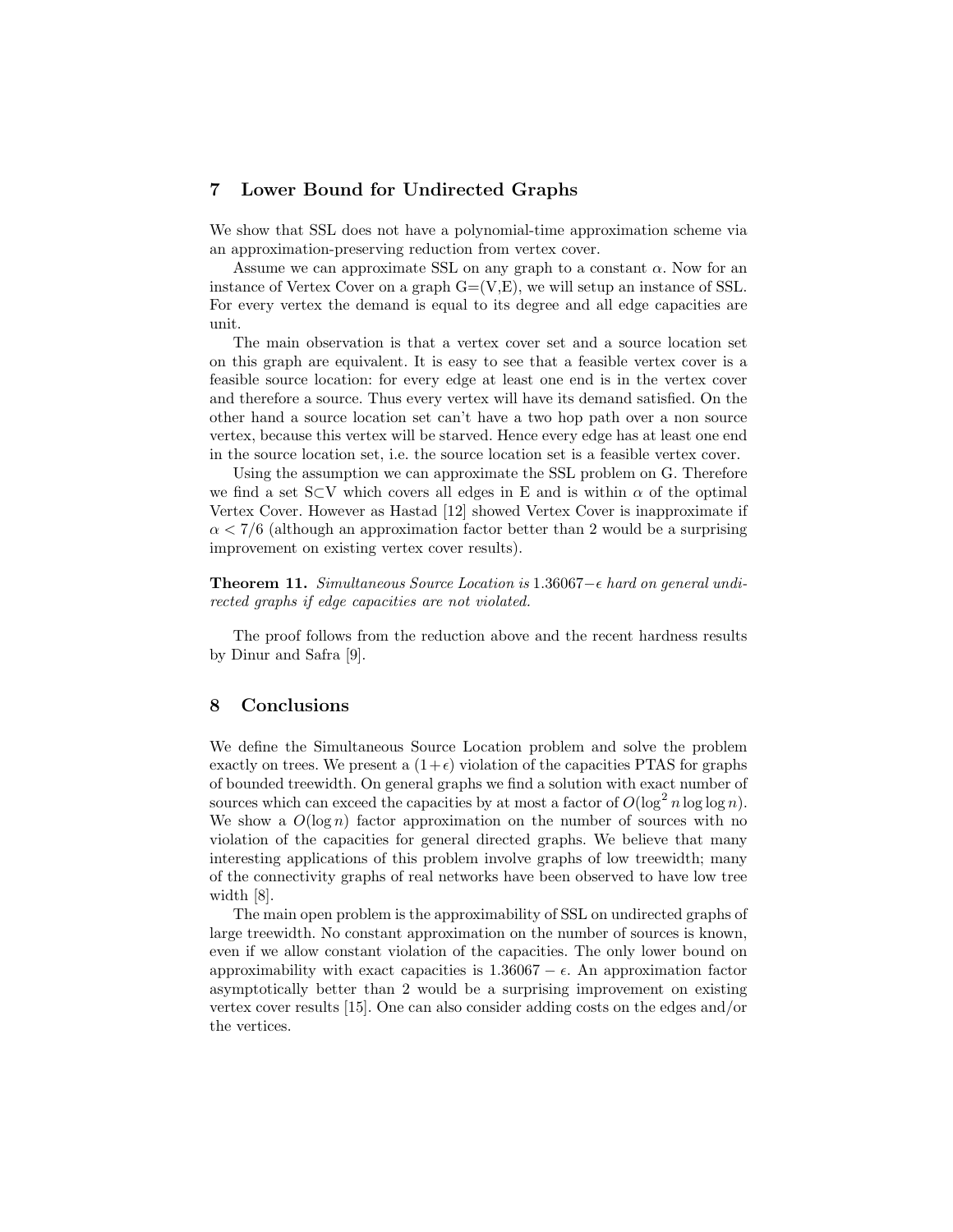## References

- 1. W. A. Aiello, F. T. Leighton, B. M. Maggs, M. Newman. Fast algorithms for bit-serial routing on a hypercube Mathematical Systems Theory, 1991
- 2. K. Arata, S. Iwata, K. Makino, and S. Fujishige. Locating sources to meet flow demands in undirected networks. Journal of Algorithms, 42, 2002.
- 3. V. Arya, N. Garg, R. Khandekar, V. Pandit, A. Meyerson, and K. Munagala. Local search heuristics for k-median and facility location problems. Proceedings of the 33rd ACM Symposium on Theory of Computing, 2001.
- 4. Y. Aumann, Y. Rabani. An  $O(\log k)$  approximate mincut max-flow theorem and approximation algorithms SIAM Journal of Computing, 27(1), 1998
- 5. Y. Azar, E. Cohen, A. Fiat, H. Kaplan, and H. Räcke. Optimal oblivious routing in polynomial time. Proc. 35th Annual ACM Symposium on Theory of Computing, 2003.
- 6. M. Bienkowski, M. Korzeniowski, and H. Räcke. A practical algorithm for constructing oblivious routing schemes. Fifteenth ACM Symposium on Parallelism in Algorithms and Architectures, 2003.
- 7. H. L. Bodlaender. Treewidth: Algorithmic Techniques and Results. Proceedings 22nd International Symposium on Mathematical Foundations of Computer Science, 1997
- 8. H. L. Bodlaender. A partial k-arboretum of graphs with bounded treewidth. Theoretical Compututer Science, 209(1), 1998.
- 9. I. Dinur and S. Safra. On the importance of being biased. Proceedings of the 34rd ACM Symposium on Theory of Computing, 2002.
- 10. U. Feige. A threshold of  $\ln n$  for approximating set cover. Journal of the ACM, 1995.
- 11. C. Harrelson, K. Hildrum, and S. Rao. A polynomial-time tree decomposition to minimize congestion. Fifteenth ACM Symposium on Parallelism in Algorithms and Architectures, 2003.
- 12. J. Hastad. Some optimal inapproximability results. Proceedings 29th Ann. ACM Symp. on Theory of Computing, ACM, 1-10, 1997
- 13. P. Klein, S. A. Plotkin, S. Rao. Excluded minors, network decomposition, and multicommodity flow. Proceedings of the 25th ACM Symp. on Theory of Computing, 1993
- 14. T. Leighton, S. Rao. An approximate max-flow min-cut theorem for uniform multicommodity flow problems with applications to approximation algorithms Proceedings of the 29th Symp. on Foundations of Computer Science, 1988
- 15. S. Khot and O. Regev. Vertex cover might be hard to approximate within  $2 \epsilon$ . Proceedings of the 17th IEEE Conference on Computational Complexity, 2002.
- 16. M. Mahdian, Y. Ye, and J. Zhang. Improved approximation algorithms for metric facility location problems. APPROX, 2002.
- 17. M. Pál, É Tardos, and T. Wexler. Facility location with nonuniform hard capacities. Proceedings of the 42nd IEEE Symposium on the Foundations of Computer Science, 2001.
- 18. H. Räcke. Minimizing congestion in general networks. IEEE Symposium on Foundations of Computer Science, 2002.
- 19. N. Robertson, P. D. Seymour. Graph Minors II. Algorithmic aspects of tree width Journal of Algorithms 7, 1986.
- 20. D. Shmoys, E´ Tardos, and K. Aardal. Approximation algorithms for facility location problems. Proceedings of the 29th ACM Symposium on Theory of Computing, 1997.